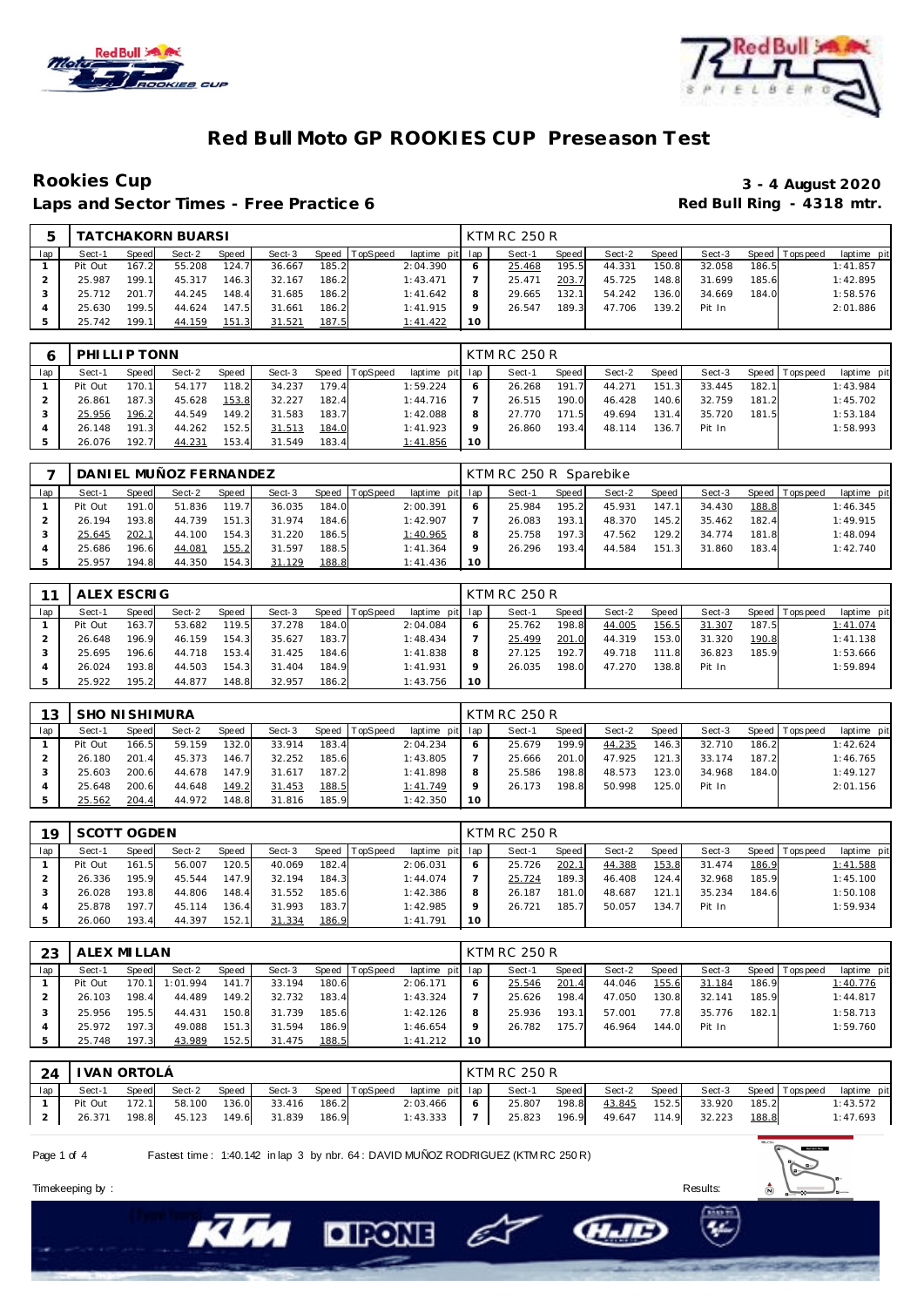

Laps and Sector Times - Free Practice 6



### **Red Bull Moto GP ROOKIES CUP Preseason Test**

# Rookies Cup<br>
1920 - 3 - 4 August 2020<br>
Red Bull Ring - 4318 mtr.

|  |  |                                                                                      |  |                                             |  |  |  | 1:52.447 |
|--|--|--------------------------------------------------------------------------------------|--|---------------------------------------------|--|--|--|----------|
|  |  | 4 26.002 197.3 44.156 153.8 31.509 185.2                                             |  | 1:41.667 9 26.789 196.2 48.004 141.7 Pit In |  |  |  | 1:56.210 |
|  |  | $\begin{bmatrix} 5 & 25.909 & 197.3 & 44.006 & 154.7 & 31.444 & 185.2 \end{bmatrix}$ |  | $1:41.359$ 10                               |  |  |  |          |

| 28  |         |       | <b>MATTEO BERTELLE</b> |       |        |       |                |                 |   | KTM RC 250 R |       |        |       |        |       |                 |             |
|-----|---------|-------|------------------------|-------|--------|-------|----------------|-----------------|---|--------------|-------|--------|-------|--------|-------|-----------------|-------------|
| lap | Sect-1  | Speed | Sect-2                 | Speed | Sect-3 |       | Speed TopSpeed | laptime pit lap |   | Sect-1       | Speed | Sect-2 | Speed | Sect-3 |       | Speed Tops peed | laptime pit |
|     | Pit Out | 164.4 | 56.811                 | 113.2 | 36.865 | 181.2 |                | 2:08.235        |   | 25.538       | 199.9 | 44.197 | 153.4 | 31.574 | 185.2 |                 | 1:41.309    |
|     | 26.715  | 183.8 | 46.213                 | 145.2 | 33.744 | 178.2 |                | 1:46.672        | 6 | 25.726       | 197.3 | 44.377 | 153.0 | 31.379 | 183.4 |                 | 1:41.482    |
|     | 26.879  | 186.7 | 45.450                 | 149.6 | 31.875 | 184.9 |                | 1:44.204        |   | 25.926       | 194.1 | 44.191 | 155.2 | 31.829 | 187.2 |                 | 1:41.946    |
|     | 26.051  | 195.5 | 44.502                 | 150.8 | 31.392 | 188.2 |                | 1:41.945        | 8 | 26.252       | 182.9 | 48.620 | 138.8 | 33.824 | 184.0 |                 | 1:48.696    |

| 29  |         |       | BILLY VAN EERDE |       |        |       |          |                 |                 | KTM RC 250 R |       |        |        |        |       |                 |             |
|-----|---------|-------|-----------------|-------|--------|-------|----------|-----------------|-----------------|--------------|-------|--------|--------|--------|-------|-----------------|-------------|
| lap | Sect-1  | Speed | Sect-2          | Speed | Sect-3 | Speed | TopSpeed | laptime pit lap |                 | Sect-1       | Speed | Sect-2 | Speed  | Sect-3 |       | Speed Tops peed | laptime pit |
|     | Pit Out | 152.3 | 49.329          | 137.8 | 43.527 | 171.4 |          | 2:02.354        |                 | 25.654       | 196.2 | 44.124 | 152.5  | 32.576 | 178.8 |                 | 1:42.354    |
|     | 26.890  | 194.5 | 45.588          | 154.3 | 32.313 | 185.9 |          | 1:44.791        |                 | 27.231       | 183.5 | 48.014 | 142.9  | 32.724 | 180.6 |                 | 1:47.969    |
|     | 25.979  | 195.5 | 44.482          | 149.2 | 32.552 | 185.6 |          | 1:43.013        | 8               | 25.926       | 196.6 | 47.630 | 130.11 | 37.143 | 180.6 |                 | 1:50.699    |
|     | 25.703  | 196.6 | 44.568          | 149.6 | 31.454 | 184.6 |          | 1:41.725        |                 | 26.475       | 195.5 | 47.268 | 141.0  | 32.973 | 180.0 |                 | 1:46.716    |
|     | 25.907  | 194.8 | 44.024          | 150.8 | 31.241 | 185.2 |          | 1:41.172        | 10 <sup>°</sup> |              |       |        |        |        |       |                 |             |

| 34  | MARIO AJI |       |        |              |        |       |                |                 |    | <b>KTM RC 250 R</b> |       |        |       |        |       |                 |             |
|-----|-----------|-------|--------|--------------|--------|-------|----------------|-----------------|----|---------------------|-------|--------|-------|--------|-------|-----------------|-------------|
| lap | Sect-1    | Speed | Sect-2 | <b>Speed</b> | Sect-3 |       | Speed TopSpeed | laptime pit lap |    | Sect-1              | Speed | Sect-2 | Speed | Sect-3 |       | Speed Tops peed | laptime pit |
|     | Pit Out   | 165.9 | 54.165 | 115.1        | 37.451 | 183.7 |                | 2:04.270        |    | 25.702              | 198.8 | 44.336 | 153.8 | 31.533 | 186.5 |                 | 1:41.571    |
|     | 26.604    | 195.2 | 45.284 | 154.3        | 35.207 | 183.4 |                | 1:47.095        |    | 25.797              | 196.6 | 44.340 | 155.6 | 31.598 | 188.8 |                 | 1:41.735    |
|     | 26.048    | 196.2 | 44.796 | 152.1        | 32.362 | 184.6 |                | 1:43.206        |    | 26.162              | 177.2 | 49.522 | 137.8 | 34.698 | 180.9 |                 | 1:50.382    |
|     | 25.963    | 196.9 | 44.292 | 156.1        | 31.571 | 184.3 |                | 1:41.826        |    | 26.653              | 190.7 | 47.350 | 143.6 | Pit In |       |                 | 2:01.226    |
|     | 26.017    | 186.7 | 44.312 | 149.6        | 31.623 | 186.9 |                | 1:41.952        | 10 |                     |       |        |       |        |       |                 |             |

| 37  | PEDRO ACOSTA |       |          |       |        |       |                 |             |     | KTM RC 250 R |         |        |       |        |       |                |             |
|-----|--------------|-------|----------|-------|--------|-------|-----------------|-------------|-----|--------------|---------|--------|-------|--------|-------|----------------|-------------|
| lap | Sect-1       | Speed | Sect-2   | Speed | Sect-3 | Speed | <b>TopSpeed</b> | laptime pit | lap | Sect-1       | Speed I | Sect-2 | Speed | Sect-3 |       | Speed Topspeed | laptime pit |
|     | Pit Out      | 174.0 | 1:01.621 | 151.7 | 32.280 | 186.9 |                 | 2:04.553    |     | 25.631       | 198.8   | 48.320 | 150.0 | 31.254 | 188.5 |                | 1:45.205    |
|     | 25.925       | 197.7 | 44.306   | 159.8 | 31.328 | 186.2 |                 | 1:41.559    |     | 25.199       | 205.2   | 44.097 | 138.5 | 31.782 | 182.7 |                | 1:41.078    |
|     | 25.852       | 194.1 | 44.032   | 158.4 | 31.420 | 184.3 |                 | 1: 41.304   |     | 25.754       | 196.9   | 59.752 | 93.9  | 31.939 | 186.9 |                | 1:57.445    |
|     | 30.478       | 174.3 | 47.549   | 139.9 | 32.714 | 187.5 |                 | 1:50.741    |     | 25.678       | 201.0   | 44.632 | 158.4 | 33.521 | 143.0 |                | 1:43.831    |
|     | 25.591       | 198.8 | 43.840   | 160.7 | 31.190 | 186.2 |                 | 1:40.621    | 10  |              |         |        |       |        |       |                |             |

| 38  |         |       | DAVID SALVADOR GOMEZ |       |        |       |                |                 |   | KTM RC 250 R |       |        |       |        |       |                   |             |
|-----|---------|-------|----------------------|-------|--------|-------|----------------|-----------------|---|--------------|-------|--------|-------|--------|-------|-------------------|-------------|
| lap | Sect-1  | Speed | Sect-2               | Speed | Sect-3 |       | Speed TopSpeed | laptime pit lap |   | Sect-1       | Speed | Sect-2 | Speed | Sect-3 |       | Speed   Tops peed | laptime pit |
|     | Pit Out |       | 174.3 1:01.428       | 114.4 | 37.443 | 186.2 |                | 2:10.104        |   | 25.504       | 201.0 | 43.855 | 151.3 | 31.139 | 188.2 |                   | 1:40.498    |
|     | 26.069  | 202.5 | 44.538               | 154.7 | 31.472 | 183.7 |                | 1:42.079        |   | 25.469       | 198.8 | 45.597 | 150.0 | 31.857 | 172.5 |                   | 1:42.923    |
|     | 25.792  | 197.7 | 44.133               | 154.7 | 31.103 | 185.6 |                | 1:41.028        |   | 27.447       | 186.4 | 44.428 | 139.9 | 34.255 | 185.6 |                   | 1:46.130    |
|     | 25.514  | 199.1 | 44.387               | 138.1 | 32.996 | 187.8 |                | 1:42.897        | 8 | 25.597       | 197.7 | 46.489 | 126.5 | Pit In |       |                   | 1:50.908    |

| 39  |         |                                                                                     | BARTHOLOMÉ PERRIN |       |        |       |  |          |    | KTM RC 250 R |       |        |       |        |       |                 |             |
|-----|---------|-------------------------------------------------------------------------------------|-------------------|-------|--------|-------|--|----------|----|--------------|-------|--------|-------|--------|-------|-----------------|-------------|
| lap | Sect-1  | Sect-3<br>laptime pit lap<br>Sect-2<br><b>TopSpeed</b><br>Speed T<br>Speed<br>Speed |                   |       |        |       |  |          |    | Sect-1       | Speed | Sect-2 | Speed | Sect-3 |       | Speed Tops peed | laptime pit |
|     | Pit Out | 186.4                                                                               | 46.801            | 139.9 | 36.040 | 181.5 |  | 1:52.700 |    | 26.679       | 188.0 | 44.801 | 144.0 | 32.088 | 180.3 |                 | 1:43.568    |
|     | 26.690  | 190.O                                                                               | 45.099            | 148.4 | 34.090 | 181.5 |  | 1:45.879 |    | 26.603       | 188.7 | 49.583 | 129.8 | 33.726 | 179.7 |                 | 1:49.912    |
|     | 26.253  | 194.5                                                                               | 45.211            | 144.8 | 31.888 | 181.5 |  | 1:43.352 |    | 28.003       | 171.5 | 52.877 | 131.1 | 35.774 | 179.7 |                 | 1:56.654    |
|     | 26.412  | 191.3                                                                               | 44.716            | 148.8 | 32.066 | 181.2 |  | 1:43.194 |    | 27.318       | 168.3 | 51.009 | 128.3 | Pit In |       |                 | 2:02.161    |
|     | 26.374  | 190.0                                                                               | 44.861            | 145.2 | 32.030 | 181.2 |  | 1:43.265 | 10 |              |       |        |       |        |       |                 |             |

| 48  |         |       | <b>GABIN PLANQUES</b> |       |        |       |          |                 |         | KTM RC 250 R |       |        |         |        |       |                 |             |
|-----|---------|-------|-----------------------|-------|--------|-------|----------|-----------------|---------|--------------|-------|--------|---------|--------|-------|-----------------|-------------|
| lap | Sect-1  | Speed | Sect-2                | Speed | Sect-3 | Speed | TopSpeed | laptime pit lap |         | Sect-1       | Speed | Sect-2 | Speed I | Sect-3 |       | Speed Tops peed | laptime pit |
|     | Pit Out | 165.2 | 52.825                | 108.7 | 37.689 | 183.4 |          | 2:01.003        |         | 25.853       | 195.5 | 44.299 | 151.7   | 32.044 | 186.9 |                 | 1:42.196    |
|     | 26.369  | 196.2 | 45.352                | 151.3 | 31.677 | 185.6 |          | 1:43.398        |         | 25.949       | 198.4 | 48.480 | 135.0   | 33.914 | 187.8 |                 | 1:48.343    |
|     | 26.251  | 189.3 | 44.832                | 151.3 | 31.821 | 184.9 |          | 1:42.904        | 8       | 25.999       | 185.7 | 48.175 | 128.6   | 34.719 | 180.3 |                 | 1:48.893    |
|     | 26.030  | 190.3 | 44.825                | 151.7 | 31.723 | 185.9 |          | 1:42.578        | $\circ$ | 26.739       | 185.4 | 48.022 | 141.0   | Pit In |       |                 | 1:59.391    |
|     | 26.088  | 196.9 | 44.452                | 153.0 | 31.588 | 185.2 |          | 1:42.128        | 10      |              |       |        |         |        |       |                 |             |

e

Page 2 of 4 Fastest time : 1:40.142 in lap 3 by nbr. 64 : DAVID MUÑOZ RODRIGUEZ (KTM RC 250 R)

**DIPONE** 



**CHAID** 

Timekeeping by : Results: Results: Results: Results: Results: Results: Results: Results: Results: Results: Results: Results: Results: Results: Results: Results: Results: Results: Results: Results: Results: Results: Results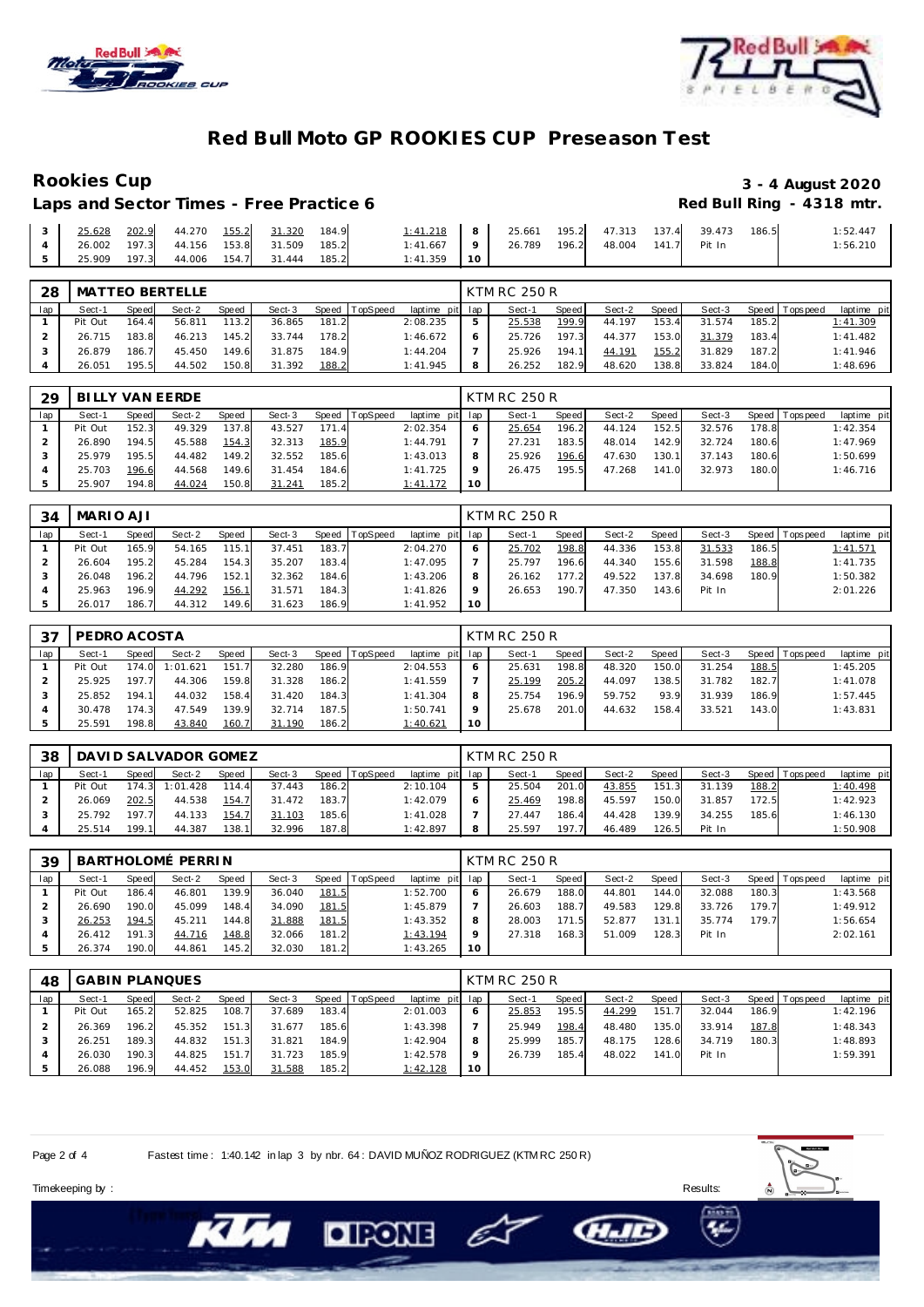



### **Red Bull Moto GP ROOKIES CUP Preseason Test**

Laps and Sector Times - Free Practice 6

# Rookies Cup<br>
1992 - 3 - 4 August 2020<br>
Red Bull Ring - 4318 mtr.

| 55  |         |       | NOAH DETTWILER |       |        |       |          |                 |    | KTM RC 250 R |       |        |         |        |       |                 |             |
|-----|---------|-------|----------------|-------|--------|-------|----------|-----------------|----|--------------|-------|--------|---------|--------|-------|-----------------|-------------|
| lap | Sect-1  | Speed | Sect-2         | Speed | Sect-3 | Speed | TopSpeed | laptime pit lap |    | Sect-1       | Speed | Sect-2 | Speed I | Sect-3 |       | Speed Tops peed | laptime pit |
|     | Pit Out | 171.5 | 57.535         | 92.6  | 37.842 | 184.9 |          | 2:05.973        |    | 25.696       | 201.0 | 44.345 | 151.3   | 31.533 | 187.8 |                 | 1:41.574    |
|     | 25.826  | 198.8 | 45.170         | 148.4 | 32.168 | 183.1 |          | 1:43.164        |    | 25.739       | 201.0 | 44.806 | 150.4   | 31.844 | 178.2 |                 | 1:42.389    |
|     | 25.680  | 199.9 | 44.860         | 147.1 | 31.426 | 187.2 |          | 1:41.966        |    | 27.116       | 180.7 | 53.401 | 126.5   | 34.959 | 182.1 |                 | 1:55.476    |
|     | 25.793  | 201.7 | 44.387         | 147.9 | 31.936 | 186.9 |          | 1:42.116        |    | 26.434       | 187.7 | 47.250 | 142.5   | 32.995 | 178.5 |                 | 1:46.679    |
|     | 25.666  | 199.9 | 44.729         | 149.2 | 31.441 | 186.5 |          | 1:41.836        | 10 |              |       |        |         |        |       |                 |             |

| 58  |         | LUCA LUNETTA                                              |        |       |        |       |  |          |                 | <b>KTM RC 250 R</b> |       |        |       |        |       |                |             |
|-----|---------|-----------------------------------------------------------|--------|-------|--------|-------|--|----------|-----------------|---------------------|-------|--------|-------|--------|-------|----------------|-------------|
| lap | Sect-1  | Sect-2<br>Sect-3<br>TopSpeed<br>Speed  <br>Speed<br>Speed |        |       |        |       |  |          | laptime pit lap | Sect-1              | Speed | Sect-2 | Speed | Sect-3 |       | Speed Topspeed | laptime pit |
|     | Pit Out | 172.1                                                     | 57.450 | 92.0  | 37.359 | 185.6 |  | 2:06.313 | <sub>o</sub>    | 25.797              | 198.0 | 44.227 | 156.1 | 31.891 | 187.2 |                | 1:41.915    |
|     | 26.055  | 200.6                                                     | 45.229 | 153.0 | 32.239 | 186.2 |  | 1:43.523 |                 | 25.880              | 199.9 | 44.682 | 155.2 | 32.513 | 155.2 |                | 1:43.075    |
|     | 25.746  | 198.8                                                     | 44.886 | 151.3 | 31.769 | 187.8 |  | 1:42.401 | 8               | 29.535              | 169.3 | 50.308 | 129.2 | 34.940 | 177.0 |                | 1:54.783    |
|     | 25.627  | 196.9                                                     | 44.625 | 152.5 | 31.311 | 187.8 |  | 1:41.563 |                 | 26.390              | 195.2 | 50.322 | 145.9 | Pit In |       |                | 1:59.169    |
|     | 25.789  | 198.8                                                     | 44.331 | 155.2 | 31.381 | 184.9 |  | 1:41.501 | 10              |                     |       |        |       |        |       |                |             |

| 64  |         |       | DAVI D MUÑOZ RODRI GUEZ |       |        |       |                |                 | KTM RC 250 R |         |          |       |        |       |                 |             |
|-----|---------|-------|-------------------------|-------|--------|-------|----------------|-----------------|--------------|---------|----------|-------|--------|-------|-----------------|-------------|
| lap | Sect-1  | Speed | Sect-2                  | Speed | Sect-3 |       | Speed TopSpeed | laptime pit lap | Sect-1       | Speed I | Sect-2   | Speed | Sect-3 |       | Speed Tops peed | laptime pit |
|     | Pit Out | 178.6 | 51.219                  | 128.6 | 37.421 | 185.6 |                | 1:58.233        | 25.610       | 201.0   | 43.787   | 157.4 | 31.113 | 185.9 |                 | 1:40.510    |
|     | 25.694  | 205.6 | 44.181                  | 156.5 | 31.152 | 188.2 |                | 1:41.027        | 26.195       | 191.0   | 45.492   | 138.8 | Pit In |       |                 | 1:55.554    |
|     | 25.364  | 199.1 | 43.841                  | 155.6 | 30.937 | 189.1 |                | <u>1:40.142</u> | Pit Out      | 134.6   | 1:03.911 | 121.9 | 37.976 | 181.8 |                 | 3:30.601    |
|     | 26.056  | 194.8 | 45.178                  | 155.2 | 31.644 | 186.5 |                | 1:42.878        | 27.688       | 192.0   | 49.107   | 135.7 | Pit In |       |                 | 1:59.732    |

| 80  | DAVI D ALONSO |       |        |       |        |       |                |                 |    | KTM RC 250 R |       |          |       |        |       |                |             |
|-----|---------------|-------|--------|-------|--------|-------|----------------|-----------------|----|--------------|-------|----------|-------|--------|-------|----------------|-------------|
| lap | Sect-1        | Speed | Sect-2 | Speed | Sect-3 |       | Speed TopSpeed | laptime pit lap |    | Sect-1       | Speed | Sect-2   | Speed | Sect-3 |       | Speed Topspeed | laptime pit |
|     | Pit Out       | 175.1 | 50.824 | 128.3 | 34.031 | 183.4 |                | 1:57.128        | O  | 25.814       | 196.9 | 49.080   | 141.0 | 37.722 | 188.2 |                | 1:52.616    |
|     | 26.303        | 196.9 | 44.997 | 153.4 | 32.187 | 183.7 |                | 1:43.487        |    | 25.637       | 202.1 | 44.500   | 134.7 | 36.326 | 187.5 |                | 1:46.463    |
|     | 26.120        | 193.4 | 44.256 | 156.5 | 31.221 | 186.2 |                | 1:41.597        | 8  | 25.666       | 200.6 | 1:20.780 | 130.8 | 33.321 | 185.6 |                | 2:19.767    |
|     | 25.985        | 196.2 | 44.235 | 155.6 | 31.833 | 187.5 |                | 1:42.053        | Q  | 25.931       | 195.5 | 45.590   | 145.6 | Pit In |       |                | 1:55.726    |
|     | 25.891        | 188.7 | 44.188 | 156.1 | 31.255 | 187.2 |                | 1:41.334        | 10 |              |       |          |       |        |       |                |             |

| 84  |         |              | ZONTA VAN DEN GOORBERGH |       |        |       |                 |                 | <b>KTM RC 250 R</b> |       |        |       |        |       |            |             |
|-----|---------|--------------|-------------------------|-------|--------|-------|-----------------|-----------------|---------------------|-------|--------|-------|--------|-------|------------|-------------|
| lap | Sect-1  | <b>Speed</b> | Sect-2                  | Speed | Sect-3 | Speed | <b>TopSpeed</b> | laptime pit lap | Sect-1              | Speed | Sect-2 | Speed | Sect-3 | Speed | Tops pee d | laptime pit |
|     | Pit Out | 168.5        | 47.413                  | 139.9 | 32.528 | 185.2 |                 | 1:49.510        | 25.972              | 196.6 | 44.399 | 147.5 | 32.084 | 186.2 |            | 1:42.455    |
|     | 25.747  | 196.2        | 44.203                  | 153.8 | 31.840 | 184.9 |                 | 1:41.790        | 25.745              | 198.0 | 44.426 | 147.1 | 31.788 | 186.9 |            | 1:41.959    |
|     | 25.824  | 195.2        | 44.342                  | 147.1 | 31.855 | 184.9 |                 | 1:42.021        | 25.658              | 198.8 | 44.379 | 148.8 | 31.904 | 184.0 |            | 1:41.941    |
|     | 25.648  | 196.2        | 43.845                  | 154.3 | 31.789 | 184.0 |                 | 1:41.282        | 25.949              | 194.8 | 44.115 | 147.1 | 32.156 | 185.9 |            | 1:42.220    |
|     | 25.998  | 193.8        | 43.939                  | 154.7 | 31.806 | 183.7 |                 | 1:41.743        | 33.622              | 160.5 | 55.957 | 124.7 | Pit In |       |            | 2:16.498    |

| 88  | ARTEM MARAEV |       |          |       |        |       |                |                 |    | KTM RC 250 R |       |        |       |        |       |                |             |
|-----|--------------|-------|----------|-------|--------|-------|----------------|-----------------|----|--------------|-------|--------|-------|--------|-------|----------------|-------------|
| lap | Sect-1       | Speed | Sect-2   | Speed | Sect-3 |       | Speed TopSpeed | laptime pit lap |    | Sect-1       | Speed | Sect-2 | Speed | Sect-3 |       | Speed Topspeed | laptime pit |
|     | Pit Out      | 169.1 | 1:02.156 | 139.5 | 33.604 | 184.0 |                | 2:06.770        | 6  | 25.886       | 195.5 | 45.777 | 149.2 | 31.466 | 187.2 |                | 1:43.129    |
|     | 26.216       | 199.5 | 45.892   | 147.9 | 32.197 | 186.2 |                | 1:44.305        |    | 25.801       | 196.2 | 44.334 | 147.9 | 32.490 | 185.6 |                | 1:42.625    |
|     | 25.810       | 198.0 | 44.681   | 144.4 | 31.568 | 187.5 |                | 1:42.059        | 8  | 25.828       | 191.7 | 48.518 | 133.3 | 37.660 | 186.9 |                | 1:52.006    |
|     | 25.726       | 198.0 | 47.222   | 137.1 | 33.069 | 185.9 |                | 1:46.017        | o  | 26.270       | 192.0 | 48.913 | 141.4 | Pit In |       |                | 1:59.193    |
|     | 25.807       | 194.8 | 45.497   | 156.1 | 31.146 | 186.2 |                | 1:42.450        | 10 |              |       |        |       |        |       |                |             |

| 89  |         |       | MARCOS URI ARTE |       |        |       |                |                 |         | KTM RC 250 R |       |        |       |        |       |                 |             |
|-----|---------|-------|-----------------|-------|--------|-------|----------------|-----------------|---------|--------------|-------|--------|-------|--------|-------|-----------------|-------------|
| lap | Sect-1  | Speed | Sect-2          | Speed | Sect-3 |       | Speed TopSpeed | laptime pit lap |         | Sect-1       | Speed | Sect-2 | Speed | Sect-3 |       | Speed Tops peed | laptime pit |
|     | Pit Out | 148.9 | 53.597          | 120.5 | 36.722 | 176.5 |                | 2:03.398        | 6       | 25.866       | 194.1 | 45.003 | 152.1 | 31.639 | 187.2 |                 | 1:42.508    |
|     | 27.576  | 194.5 | 46.101          | 150.0 | 35.501 | 186.9 |                | 1:49.178        |         | 25.530       | 201.7 | 44.292 | 152.1 | 31.205 | 187.5 |                 | 1:41.027    |
|     | 25.830  | 197.3 | 44.810          | 154.7 | 31.296 | 185.9 |                | 1:41.936        | 8       | 26.180       | 194.1 | 47.443 | 140.3 | 34.155 | 178.2 |                 | 1:47.778    |
|     | 25.835  | 193.4 | 45.381          | 149.6 | 31.488 | 186.9 |                | 1:42.704        | $\circ$ | 27.345       | 186.4 | 48.767 | 142.1 | Pit In |       |                 | 1:57.589    |
|     | 25.621  | 199.1 | 44.102          | 159.8 | 31.367 | 182.7 |                | 1:41.090        | 10      |              |       |        |       |        |       |                 |             |

| 95  | COLLIN VEIJER |       |              |       |        |       |                       |                 |                | KTM RC 250 R |       |                     |       |        |       |                       |             |
|-----|---------------|-------|--------------|-------|--------|-------|-----------------------|-----------------|----------------|--------------|-------|---------------------|-------|--------|-------|-----------------------|-------------|
| lap | Sect-1        | Speed | Sect-2       | Speed |        |       | Sect-3 Speed TopSpeed | laptime pit lap |                | Sect-1       | Speed | Sect-2 Speed        |       |        |       | Sect-3 Speed Topspeed | laptime pit |
|     | Pit Out       | 163.9 | 47.142       | 148.8 | 32.352 | 183.7 |                       | 1:49.630        | 6              | 25.970       | 193.4 | 44.208              | 154.7 | 31.881 | 184.3 |                       | 1:42.059    |
|     | 26.246 192.7  |       | 44.402 151.3 |       | 31.628 | 186.9 |                       | 1:42.276        |                | 25.942       |       | 193.8 44.135        | 153.0 | 31.825 | 184.0 |                       | 1:41.902    |
|     | 25.837        | 192.0 | 44.164 150.8 |       | 31.683 | 184.6 |                       | 1:41.684        | 8 <sup>1</sup> |              |       | 26.121 191.0 44.510 | 149.6 | 32.079 | 182.7 |                       | 1:42.710    |

E

**CHAIL** 

Page 3 of 4 Fastest time: 1:40.142 in lap 3 by nbr. 64: DAVID MUÑOZ RODRIGUEZ (KTM RC 250 R)

**DIRONE** 



Timekeeping by : Results: